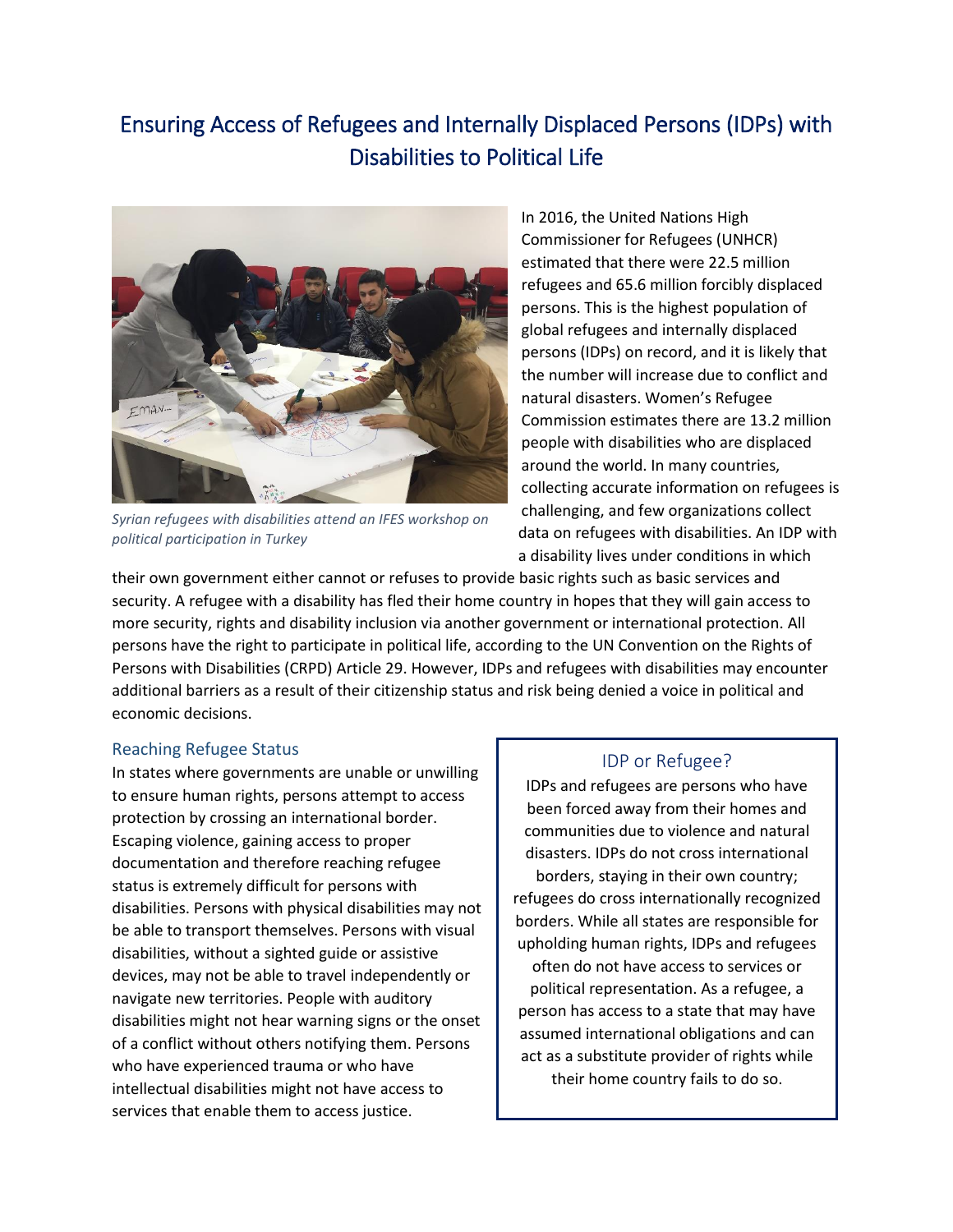#### Increasing Political Participation

IDPs and refugees are often missing identification papers. As a result of security issues and minimal warning or notice, documents are lost or forgotten when they are forced to flee. Persons may not have access to documentation at birth, such as a birth certificate. Without proper identity documents, IDPs cannot register to vote or run for political office, affecting participation in their communities. Refugees might not have rights that protect their ability to participate in the political life of their new communities and often do not have a voice in what happens in their home communities. Following the steps bellow can assist in increasing political participation for both IDPs and refugees with disabilities:

- **Reduce Conflict and Insecurity**: IDPs and refugees often must escape areas of intense violence and oppression. IDPs may experience widespread and far-reaching violence while refugees may experience contracted violence within refugee camps. This ongoing insecurity can affect access throughout the entire electoral cycle. Priority should be placed on conflict resolution so voters and candidates feel safe registering to vote, traveling to polling stations, during voting, and attending political events and voter education trainings.
- **Provide Missing Adaptive Equipment:** When persons with disabilities are successful in leaving conflict or disaster areas, they are likely to have lost necessary equipment such as assistive devices and medications. In order for IDPs and refugees to participate in elections and political life independently, they need to have access to any adaptive equipment they may have misplaced during transit. Access to equipment enables participation in public life. Provide replacement equipment whenever possible and temporary access when resources are minimal. For persons with physical disabilities, provide wheelchairs, crutches or canes. For persons with chronic health disabilities provide access to medication. Provide glasses or magnifying glasses for persons who have low vision. Refugees may have more opportunities to access adaptive equipment than IDPs through international policies and institutions that work in refugee camps.
- **Facilitate Registration**: When possible, set up registration centers in locations that are accessible to persons with disabilities, such as shopping malls or community centers. Where there is active conflict, officials can supplement the data collected during registration by creating mobile voter registration sites. Mobile registration can help provide access to IDPs and refugees, who may have conditions that restrict their access to public areas. In



*Almost 2,000,000 IDPs are living in Nigeria. A man with citizenship registers to vote through accessible registration facilities.*

refugee camps, ensure a registration center is in a well-known and easily accessible location for persons with disabilities. In *Ukraine*, IDPs have the right to vote and voter education materials are provided in accessible formats, ensuring IDPs with disabilities are included.